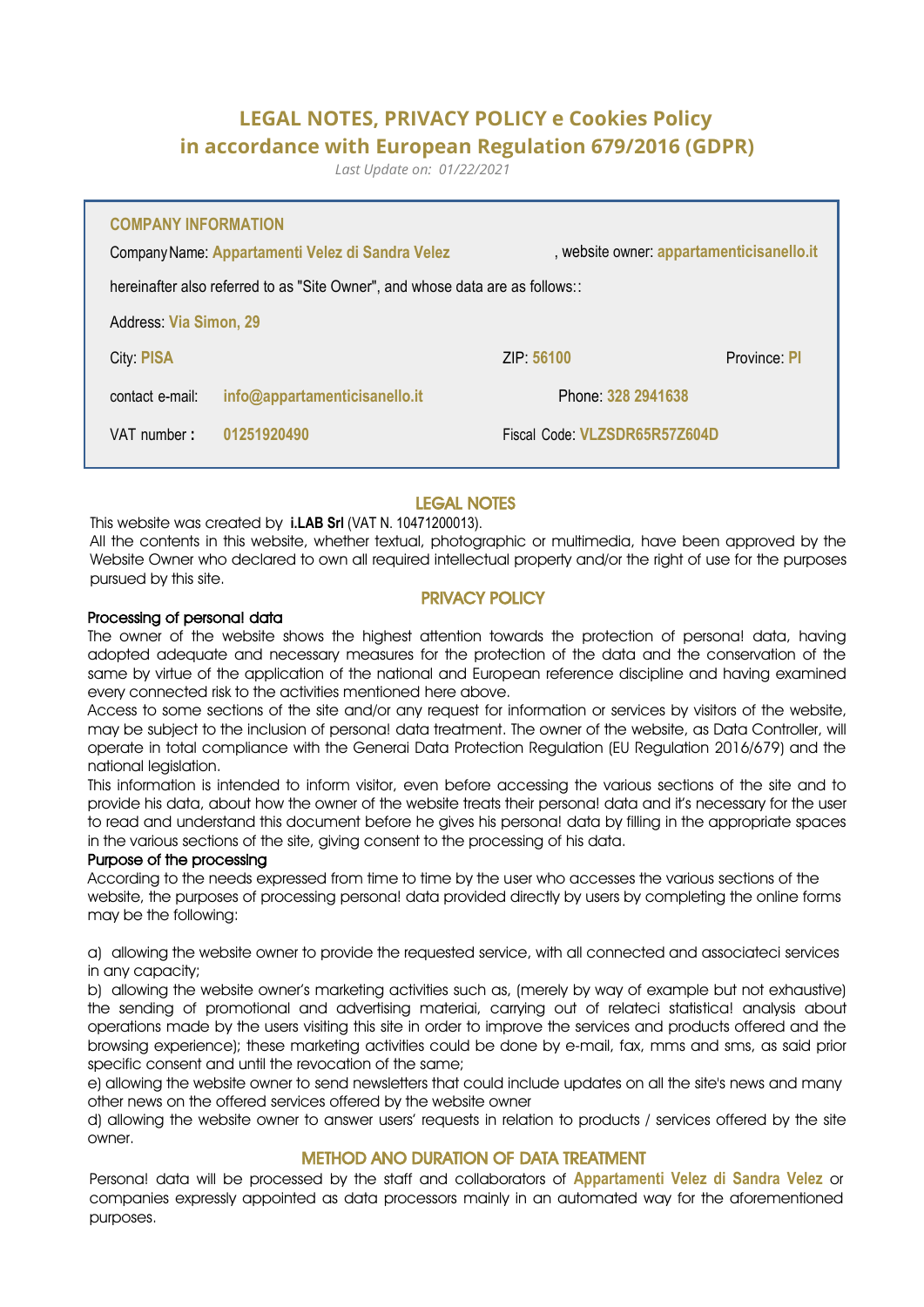Outside of these hypotheses the data will not be communicated to third parties or disseminated, except in the cases specifically mentioned by National or European Union law. The data will be processed for the entire duration of the established contractual relationships and also subsequently, for the time in which the owner is subject to conservation obligations for fiscal/legal purposes or other regulations.

#### USERS' PERSONAL DATA ASSIGNMENT

The acceptance of personal data treatment is optional. Should it be necessary, the user will be asked for his explicit acceptance. The website owner will use only those data which are necessary to provide the service which has been requested by the user himself.

The user is informed that any refuse to consent the treatment of his personal data could result in the impossibility, for the website owner, to deliver the requested service/product.

The user is also informed that missing, partial or incorrect authorization about the treatment of his persona! data, if requested, does not entail any consequence.

#### CATEGORIES OF PERSONAL DATA

Computer systems and software procedures used to operate the website indirectly acquire, in addition to the personal data provided directly by the users (such as name, surname, postai address, e-mail address, telephone contact number etc.) during the connection to the site, some persona! data whose transmission is implicit in the use of Internet communication protocols.

## These data are processed for the sole purpose of carrying out anonymous statistical surveys.

#### SUBJECTS TO WHICH PERSONAL DATA COULD BE TRANSMITTED

The persona! data may be brought to the attention of employees or collaborators ("collaborators" means here also the specialized companies that collaborate with the owner of the website in the commerciai development of their own activity – i.e. newsletter sending company) of the Marketing Department of the Owner (note that with the definition "Marketing Office" we mean here not necessarily a production unit defined specifically in the Company organization chart but rather the person(s) appointed by the Owner to process data to pursue the commerciai and strategic development of the marketing activities as commonly understood) which, operating under the direct authority of the latter, are appointed as data controllers or processors pursuant to articles 28 and 29 of the European Regulations and which will receive adequate operational instructions in this regard; the same will take piace - by the Managers appointed by the Data Controller - towards the employees or collaborators of the Managers.

## AMBITO DI COMUNICAZIONE O DIFFUSIONE DEI DATI PERSONALI DEGLI UTENTI

Persona! data provided directly by users by filling in online forms will never, far any reason whatsoever (except as provided far by legai obligations) be disclosed to third parties or disclosed without the user's express consent.

## DATA CONTROLLER OF PERSONAL DATA TREATMENT

The Controller of Persona! Data Treament is: **Appartamenti Velez di Sandra Velez** The user can contact the Data Controller by using fallowing methods: by email using this email: **[info@appartamenticisanello.it](mailto:info@appartamenticisanello.it)** by post to fallowing data: **Appartamenti Velez di Sandra Velez - Via Simon, 29 – 56100 – PISA (PI)**

## SUBJECTS' RIGHTS (Reg. Eu. 679/2016)

The European Regulation recognizes the right of the subject (the person who gives his data) to ask the Data Controller (identified here above) to access his personal data and to obtain a copy of them.

In particular, pursuant to art. 15 of the Regulations, each interested party has the right to obtain from the Data Controller confirmation that a processing of personal data concerning him is being processed and, in this case, to obtain access to personal data and a serie of other information, such as:

a) the purposes of the processing;

---

b) the categories of personal data in question;

c) the recipients or categories of recipients to whom the personal data have been or will be communicated, in particular if they are recipients of third countries or international organizations;

d) when possible, the period of storage of personal data thas have been provided or, if this is not possible, the criteria used to determine this period;

The interested party also has the right to ask the data controller to rectify or delete his personal data, pursuant to articles 16 and 17 of the Rules, or to limit the processing of personal data concerning him or to oppose its processing pursuant to articles 18 and 21.

The Regulation provides, in the art. 20, also the right to the portability of one's data. All the rights granted by the national legislation are expressly recognized.

Any interested party may revoke the consent to the processing and lodge a complaint with the Privacy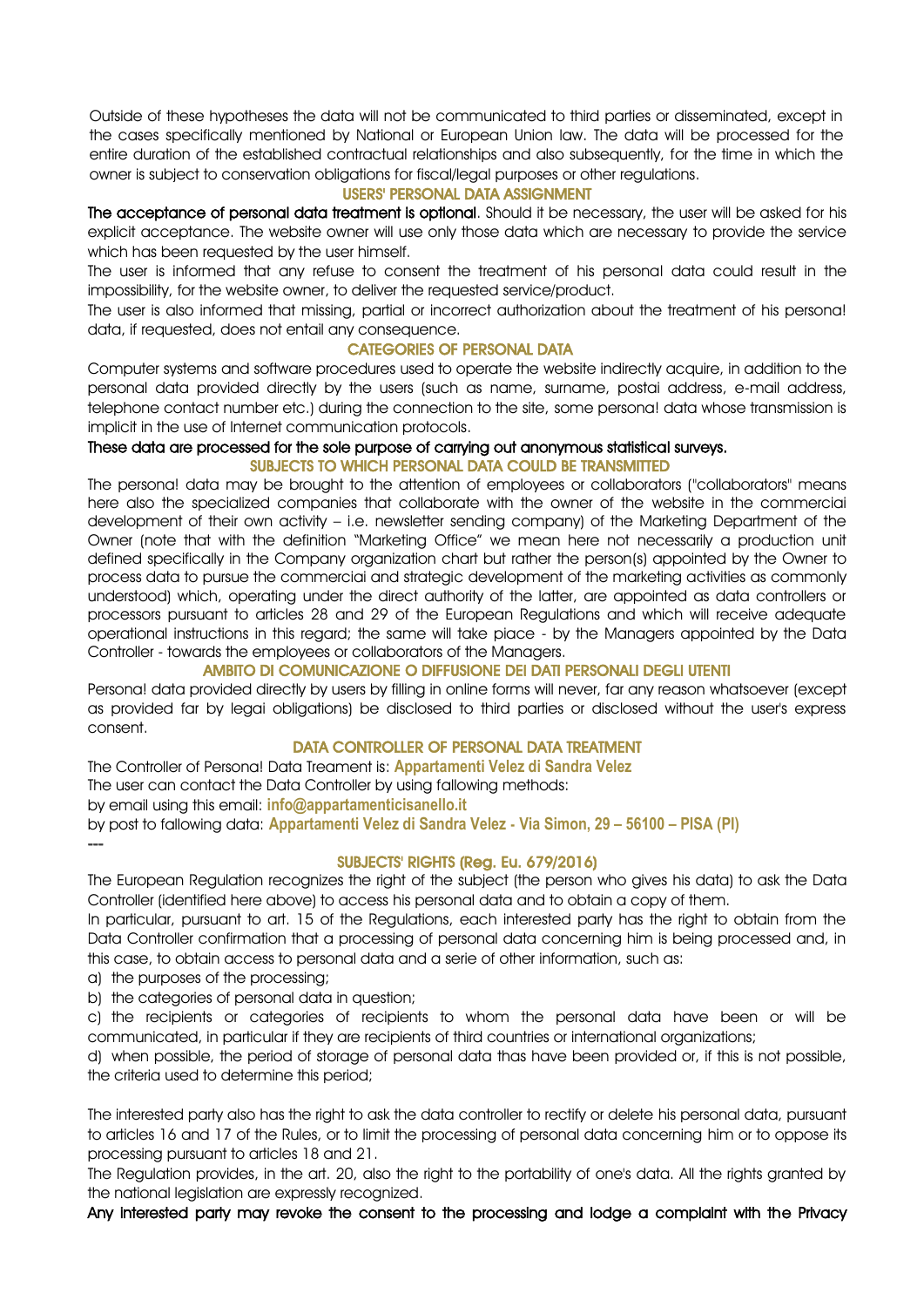## Guarantor, pursuant to the regulations in force.

## HOW TO EXERCISE THE RIGHTS REFERRED TO ARTICLES 15 AND 22 OF THE REGULATION AND HOW TO KNOW THE LIST OF SUBJECTS ENTITLED OF PERSONAL DATA TREATMENT

The user may, at any time, enforce his rights referred to articles from 15 to 22 of the Regulations as well as request the complete list of subjects who are entitled to treat his personal data by contacting the Data Controller in the ways specified here above.

Furthermore, the user may revoke his previous consent related to all purposes reported in letter b) (marketing activity).

#### Modality of modification of the "profile" of the user

The user may, at any time, modify the data provided or delete his or her profile, if present, using the appropriate "Modify data" feature on the website, or by sending an e-mail to the Data Controller's address for the above specified data processing. This applies just for those website in which personal data are collected. If hte website does not collect any personal data, this feature will not be available.

#### COOKIES POLICY

*Information released on the basis of directives of the Privacy Guarantor "Identification of simplified procedures for information and the acquisition of consent for the use of cookies" - 8 May 2014 and in compliance with art. 13 of the Privacy Code (Legislative Decree No. 196/2003)*

#### *What are cookies?*

*Cookies are small text strings that a website can send, while browsing, to the user's device (be it a PC, a smartphone, a notebook, a tablet etc.); normally they are stored directly on the browser - "browser" is the program used for browsing - ex. Google Chrome, Safari, Opera, Firefox etc.). The same website that transmitted them, then, can read and record the cookies that are on the device to obtain various types of information.*

#### *Cookies cannot damage your computer,*

*The owner of the website, in collaboration with the Data Controller, also very carefully selects all third-party suppliers who can set cookies for marketing purposes.*

#### *Types of cookies:*

*There are two main macro-categories of cookies, each one having different characteristics based on the aims pursued by those who use them:*

- *• TECHNICAL cookie*
- *• PROFILING cookies*

*TECHNICAL COOKIES can be divided into:*

- *• navigation cookies;*
- *• analytical cookies;*
- *• functionality cookies.*

*Here below are all the detailed information that may allow the user to be more informed about the purpose and the use of cookies on his device:*

#### *"NAVIGATION" cookies*

*These cookies are necessary to allow the user to browse the site and use its functions, such as making a purchase or authenticating to access restricted areas, etc..*

#### *"ANALYTICAL cookies*

*These cookies collect information about the ways in which users use the site, for example which pages are most visited, any error messages received from web pages during navigation.*

*IMPORTANT NOTE: Below are details and descriptions of some types of Cookies that the site may, even if not continuously, be used for its own purposes. For this reason, the user must consider these cookies as ACTIVE in case this type of cookie is defined here below as "COULD BE USED" or "COULD USE"*

#### Google Analytics Cookies

Google Analytics by Google, Inc. is not in use in this website.

Google Analytics by Google, Inc., is a service tha provides statistics and analysis of site performance, through the use of Cookies. To consult the privacy policy of the Google Analytics service, the user is kindly requested to visit the page http:// www.google.com/intl/en/analytics/privacyoverview.html.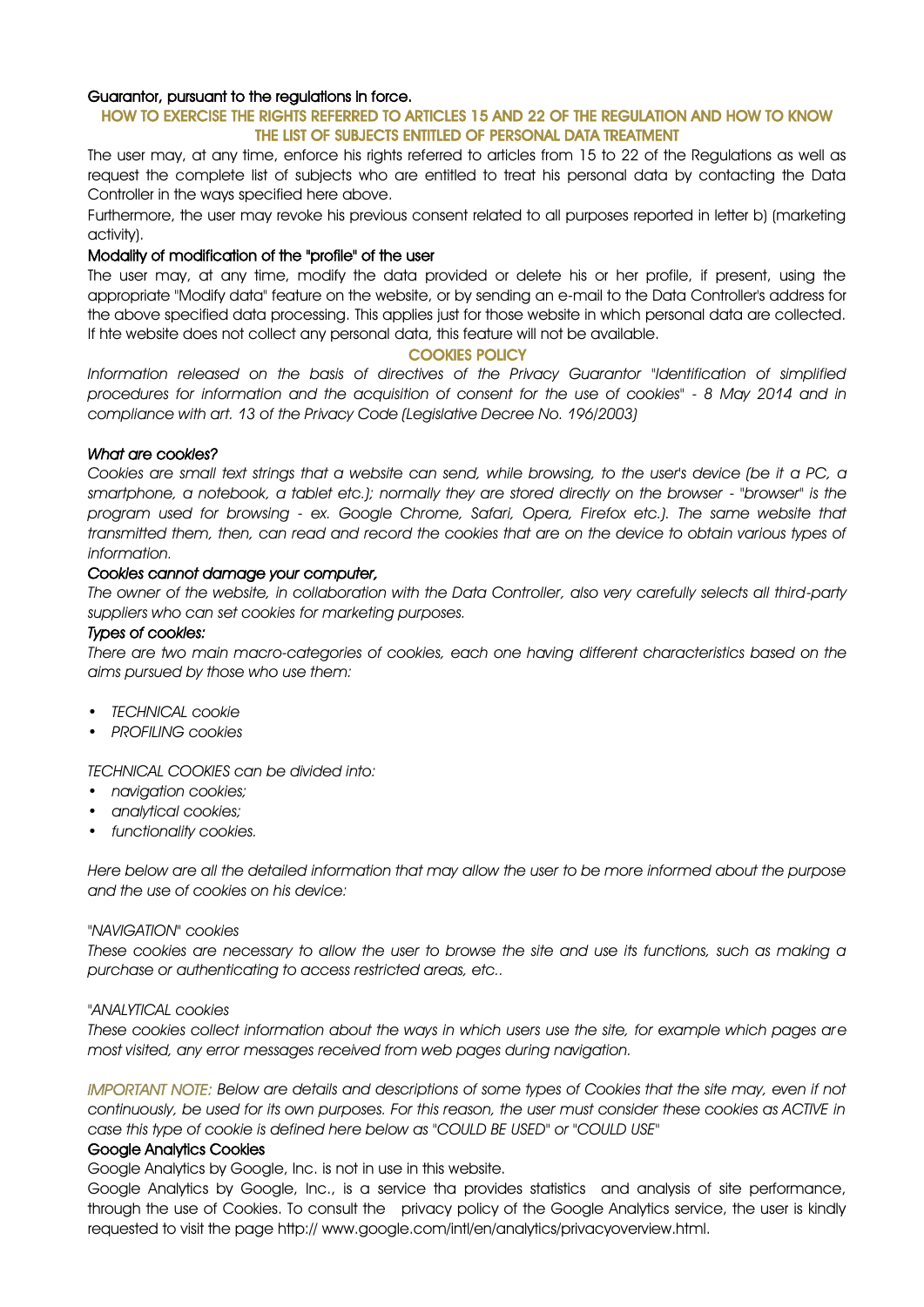## Google Adwords & Google Remarketing Cookies

This website doesn't use the Google Adwords software and Google Remarketing technology.

Both are managed by Google Inc. The AdWords conversion tracking feature also uses cookies. To keep track of any sales and other conversions, a cookie is added to a user's computer when that user clicks on a particular ad. This cookie lasts 30 days and does not collect or monitor information that can personally identify a user. Users can disable Google conversion tracking cookies in their Internet browser settings. In some cases cookies can cause problems when accessing or browsing the AdWords account.

When this occurs, the best way to correct the problem is to clear the cache and delete the saved<br>cookies for your Internet browser. To learn more about the user, see this nade: cookies for your Internet browser. To learn more about the user, see this page: https://www.google.es/intl/it/policies/ privacy/.

Finally, the user can disable Google Analytics cookies by downloading a specific browser plug-in available at the following address https://tools.google.com/dlpage/gaoptout.

#### Google Map Cookies

This website doesn't use Google Maps, Inc. cookies, a tool provided by Google that allows the website to display an interactive map of the place of our business unit. By using Google Map, the user could give to this tool information about his place (or the place from where he's surfing the web) in order to obtain information about the distance and the best way to reach our place. This data are collected by Google Maps while surfing his serch engine. Users are kindly requested to visit the page: https://policies.google.com/privacy?fg=1#infocollect to read the Google Privacy Policy and to gather all the infomation about how Google uses collected cookies.

#### Google TAG Manager

This website does not use Google Tag Manager which is a tool used to organize all thirs party tags in the website (i.e. Google Analytics, Facebook Pixel set.) and to check their activities.

Detailed information here: *[https://www.google.com/analytics/tag-](http://www.google.com/analytics/tag-) manager/use-policy/*

#### Google Fonts

This website uses Google Fonts, which are fonts whose purpose is to obtain a better shape of the website and, when possible, a better surfing experience fot the user.Also in this case, the user is kidly requested to visit the above mentioned Google Privacy Policy page to obtain all the necessary informations.

#### Facebook Cookies

This website doesn't use Facebook cookies (Facebook is a Social network provided by Facebook Inc.) to monitor the progress of Facebook Ads advertising campaigns and any remarketing actions. The user can get

## Cookies can also be classified as:

• session cookies, which are deleted immediately when the browser is closed (for example, Internet Explorer, Safari, Google Chrome, etc.);

• persistent cookies, which - unlike session cookies - remain inside the browser for a specific period of time. They are used, for example, to recognize the device that connects to the site, facilitating user authentication operations;

• first-party cookies, ie cookies generated and managed directly by the manager of the website on which the user is browsing;

• third-party cookies, which are generated and managed by subjects other than the operator of the website on which the user is browsing (in force, as a rule, of a contract between the website owner and the third party)

## Which cookies are used on this site?

In this website technical cookies are used and profiling cookies are not used, in order to guarantee the correct use of the site contents and to allow browsing. In particular, the site may use in the future the cookies of the following authors:

Google Inc. (Analytics, ADWORDS, Remarketing, Youtube), Facebook Inc., as well as proprietary SESSION cookies named CFID, CFTOKEN, PHPSESSID.

The use of cookies is in compliance with the applicable rules and, in particular, with the EU Regulation 2016/679, without prejudice to the possible liability of the authors of the same.

## Cookie settings

The user can decide whether or not to allow the use of cookies on his computer. In this regard, it should be noted that this website works optimally with all types of cookies enabled and not technically harmful to the user.

The settings relating to cookies can be controlled and modified by the browser's "Preferences". Below are links to the most commonly used browser setup information:

Chrome https://support.google.com/chrome/answer/95647?hl=it&topic=14666&ctx=topic Firefox https://support.mozilla.org/it/kb/Attivare%20e%20disattivare%20i%20cookie